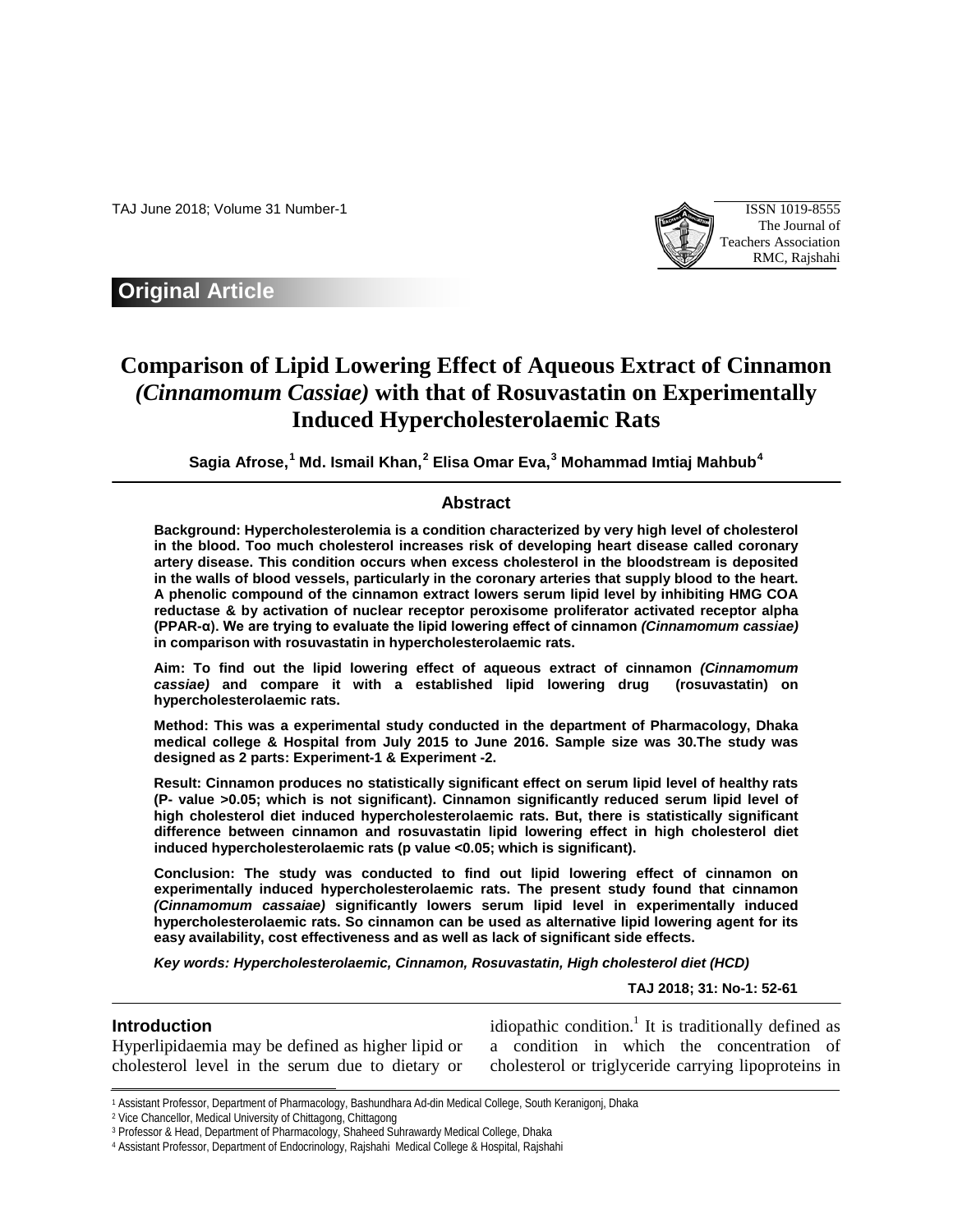plasma exceed an arbitrary normal limit. Hyperlipidaemia arise from the interplay between genetic predisposition & diet, or they may be secondary to another condition such as hypothyroidism, nephrosis, obstructive liver disease, alcoholism, myeloma, pregnancy  $etc.<sup>2</sup>$ Cholesterol is a waxy, fat like substance that is produced in the body & obtained from food that come from animals (particularly egg yolk, meat, poultry, fish, dairy products). Body need the substance to build cell membranes, make certain hormones, & produce compounds that aid in fat digestion.3 Clinical concern arise because an elevated concentration of lipoproteins can accelerate the development of atherosclerosis, with its dual sequel of thrombosis & infarction. This condition occurs when excess cholesterol in the blood stream is deposited in the wall of blood vessel, particularly the artery that supplies blood to the heart. The abnormal buildup of cholesterol forms clumps that narrow & harden the artery walls. As the clumps get bigger, they can clog the arteries & restricts the flow of blood to the heart. The buildup of plaque in the coronary arteries causes a form of chest pain called angina & greatly increase a person's risk of having a heart attack. Inherited forms of hypercholesterolemia can also cause death problems related to the buildup of excess cholesterol in other tissues. If cholesterol accumulated in tendons, it causes characteristic growths called tendon xanthomas. These growths often affect the Achilles tendons & tendons of hands & fingers. Yellowish cholesterol deposits under the skin of eyelids known as xanthelasmata. Cholesterol can also accumulated in the cornea, leading to a gray colored ring called arcus cornealis.4 Recently, hypercholesterolemia has been associated with enhanced oxidative stress related to increase lipid peroxidation.<sup>5</sup> Many studies indicate that lowering the serum cholesterol may prevent, control & even reverse atherosclerosis & coronary heart disease. Modern oral lipid lowering drugs are costly and are to be continued lifelong. They have adverse effects as well.<sup>6</sup> Plants have been used for treatment of dyslipidaemia since 1550 BC.<sup>7</sup> Spices have been used since ancient times not only for increasing the flavour of foods but also for their preservative and medicinal properties.<sup>8</sup> A number of spices and herbs have a long history of traditional use in treating elevated blood sugar levels. Cinnamon (*Cinnamomum cassiae*) is one of the traditional folk herbs used for treatment of hypercholesterolemia. It lowers triacylglycerol & low density lipoprotein cholesterol levels are desirable health outcomes.<sup>9</sup>

With this background information, in the present study, it was attempted to compare the lipid lowering effect of cinnamon *(Cinnamomum cassiae)* with an established lipid lowering drug (Rosuvastatin) in experimentally induced hypercholesterolaemic rats.

# **Materials and Methods**

This was an experimental study conducted in the department of Pharmacology, Dhaka medical college & Hospital from July 2015 to June 2016. Sample size was 30.The study was designed as 2 parts: Experiment-1 & Experiment-2. The experiment was carried out on a total number of 30 long Evans Norwegian strain rats of both sex, weighing between 140-150 gram and age between 8-10 weeks. Total numbers of rats are divided into 5 groups- Group (A-E). Each group contained 6 numbers of rats. Group (A, C) used as control group & group (B, D, E) used as experimental group. Cinnamon powder was obtained from cinnamon bark & powder was produced by crushing sun dried cinnamon bark in a grinder machine. Aqueous extract of Cinnamon was made in the Drug Research laboratory of Center for advanced research of sciences (CARS) of Dhaka University. Serum lipid profile estimation was done by enzymatic colorimetric (CHOD-PAP) method. Data was analyzed with the help of a computer by a statistical program SPSS. Unpaired "t" test was applied for data analysis and results were expressed as mean ±SE & values of probability  $p < 0.05$  &  $p > 0.05$  will be considered to be statistically significant & not significant respectively.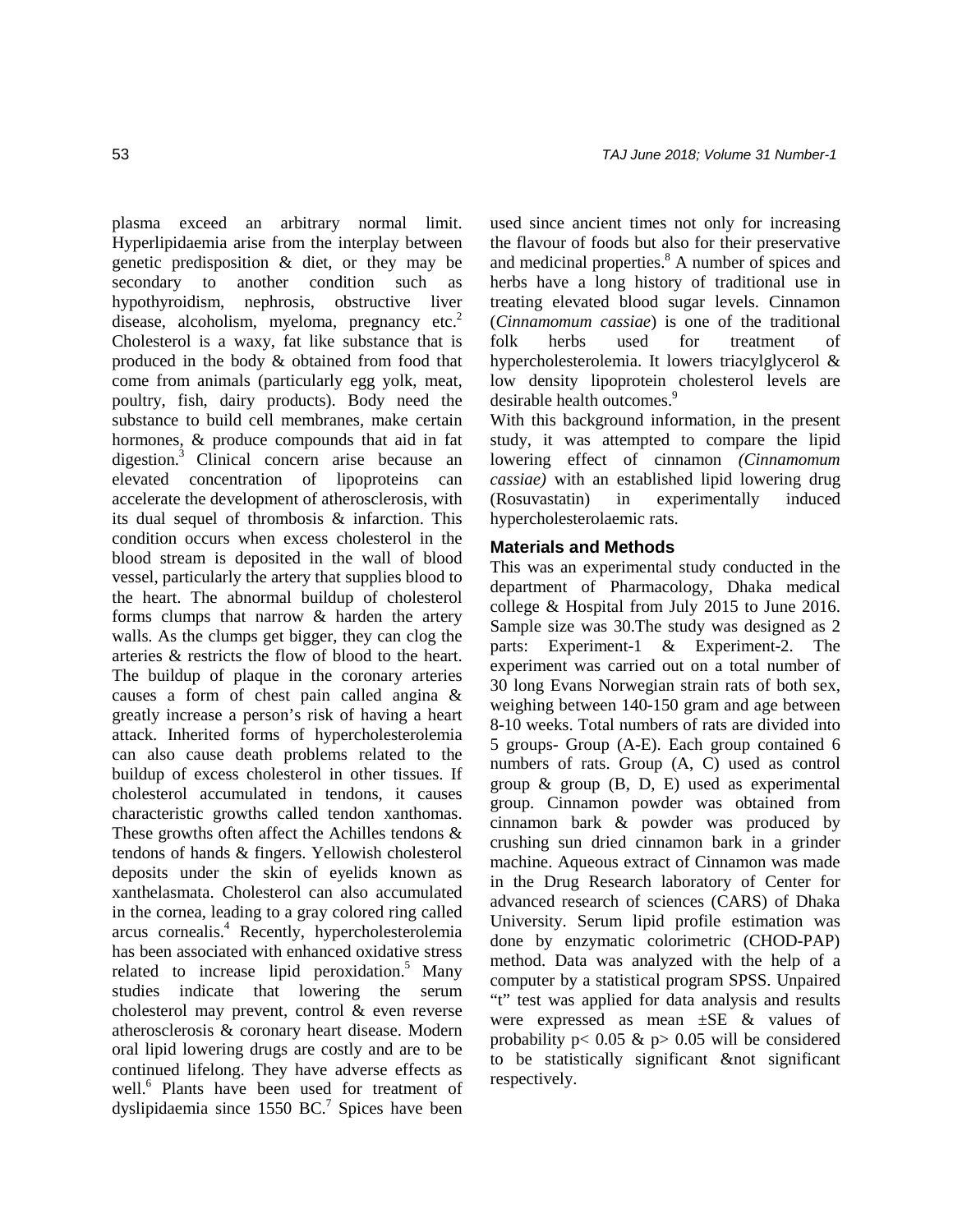



Design of experiment: 1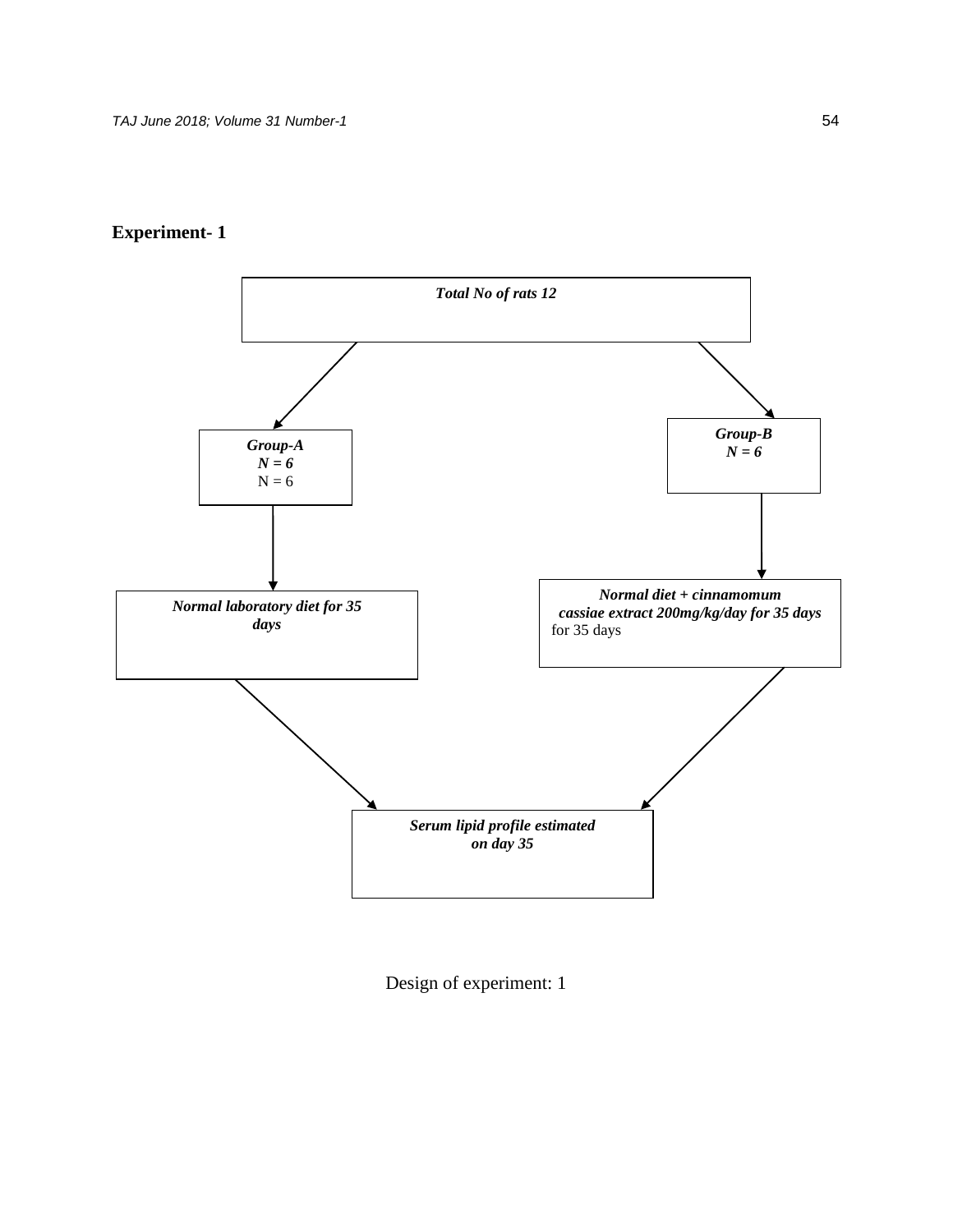# **Experiment- 2**



Design of experiment: 2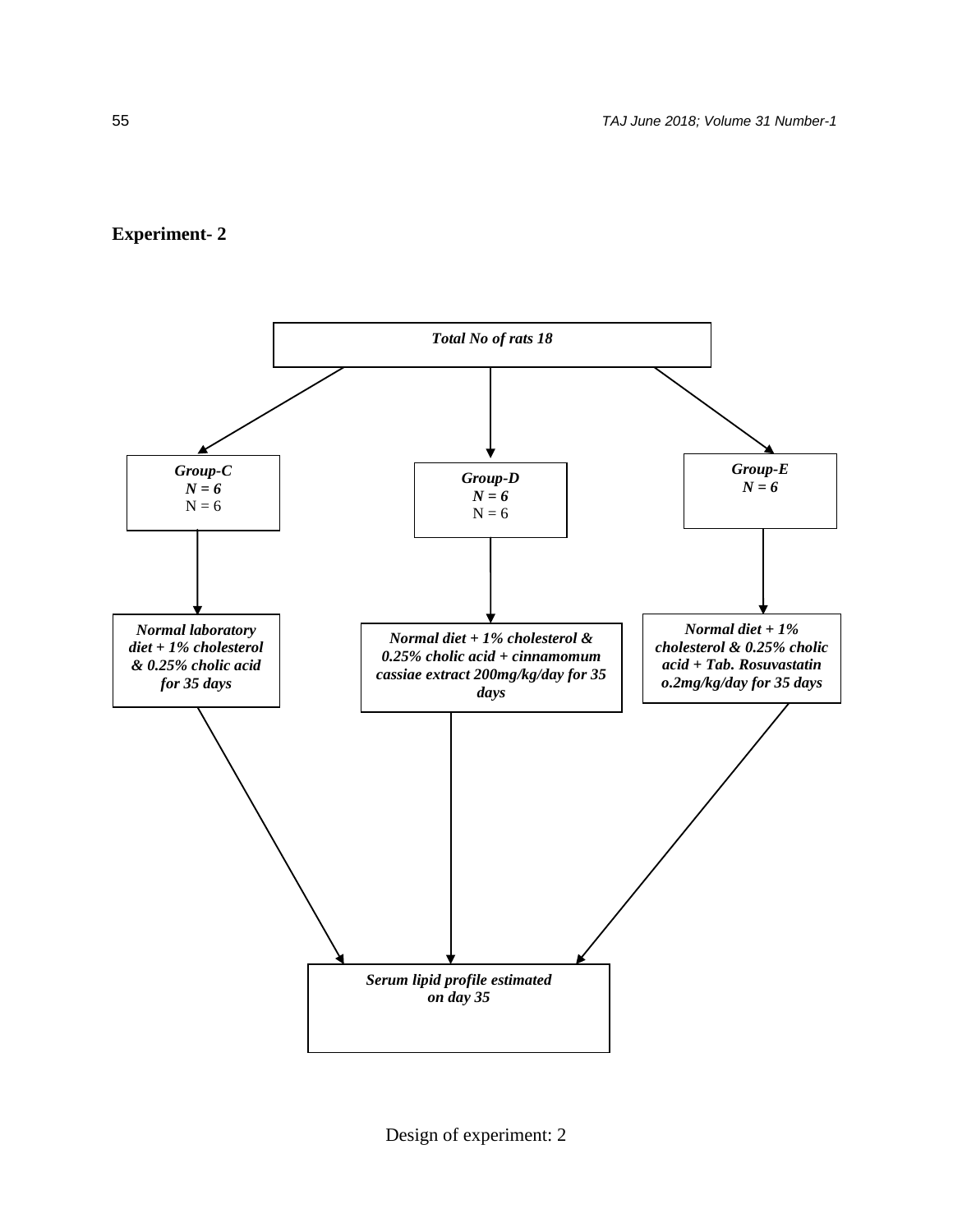# **Results**

**Table – l: Effects of aqueous extract of cinnamon** *(Cinnamomum cassiae)* **on serum lipid profile of adult rats with normal diet**  $(A \infty B)$ 

| <b>Group Control Group (A)</b><br><b>Treated Group (B)</b> | <b>Cinnamon</b>  | p - value          |  |
|------------------------------------------------------------|------------------|--------------------|--|
| Serum                                                      |                  |                    |  |
| Cholesterol conc. $(mg/dl)$ 71.17 $\pm$ 1.59               | $69.83 \pm 3.04$ | $0.125^{ns}$       |  |
| (Mean $\pm$ SE) (n=6)                                      |                  |                    |  |
| Serum                                                      |                  |                    |  |
| $78.10 \pm 2.45$<br>TG conc. $(mg/dl)$                     | $76.33 \pm 1.93$ | 0.21 <sup>ns</sup> |  |
| (Mean $\pm$ SE) (n=6)                                      |                  |                    |  |
| Serum                                                      |                  |                    |  |
| HDL cholesterol conc.31.50±0.93                            | $30.67 \pm 4.87$ | $0.11^{ns}$        |  |
| $(mg/dl)$ (Mean $E)$ (n=6)                                 |                  |                    |  |
| Serum                                                      |                  |                    |  |
| LDL cholesterol conc. $26.61 \pm 2.23$                     | $29.90 \pm 6.00$ | $0.089^{ns}$       |  |
| $(mg/dl)$ (Mean $SE$ ) $(n=6)$                             |                  |                    |  |

**Table I** shows cinnamon produces no statistically significant effect on serum lipid profile of normal adult rats ( $p$  value  $>0.10$ ; which is not significant).

Group –  $A =$  Standard normal diet was given for 35 days

Group – B = Normal diet + Aqueous extract of cinnamon  $200$ mg/kg/day was given for 35 days

Results were obtained through unpaired student's " t" test

 $S.E = standard Error$ 

s = statistically significant ( $p<0.05$ )

ns = statistically not significant  $(p>0.05)$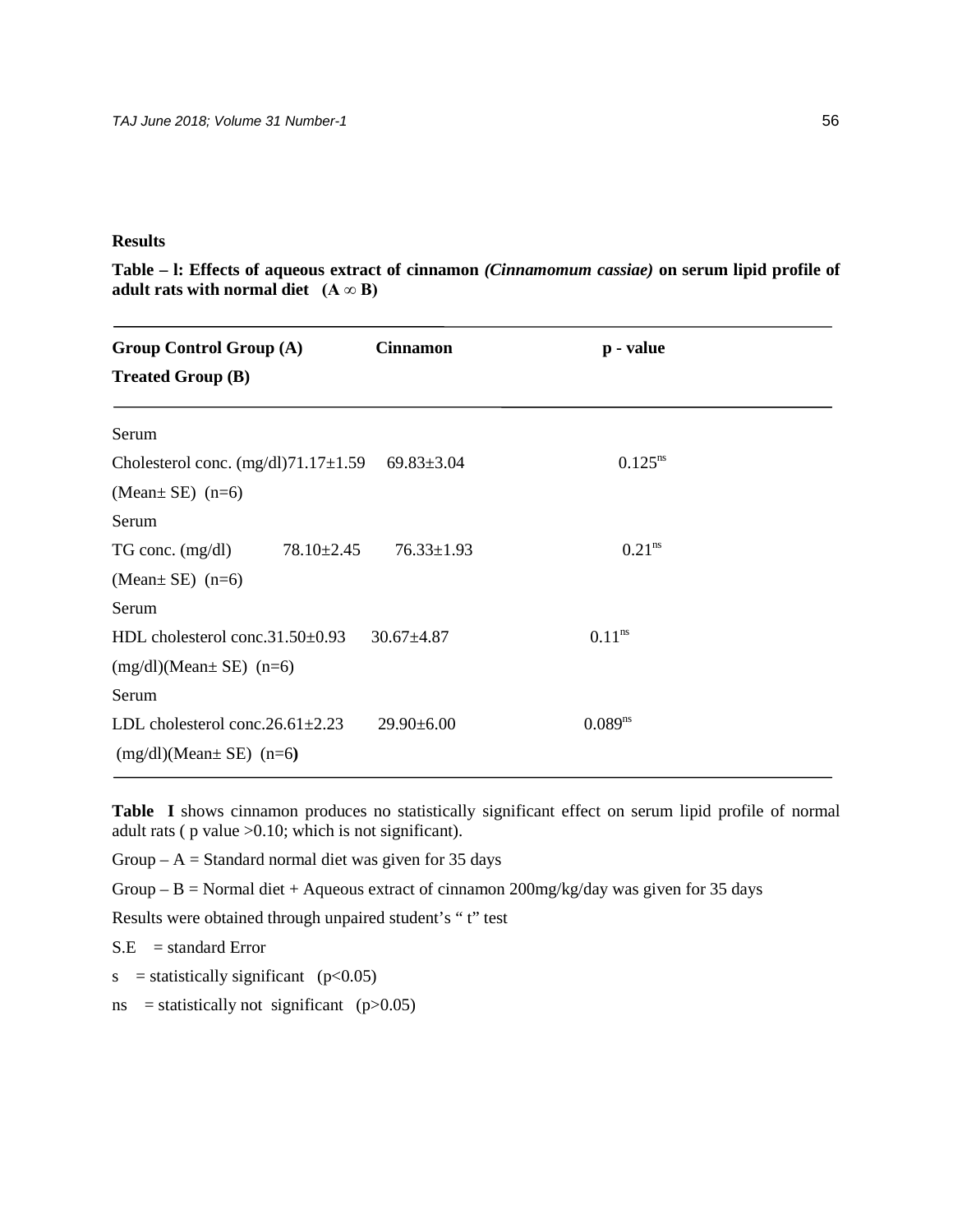| Group                                                            | <b>Control</b>                       | <b>Fatty mixture</b>             | p - value |
|------------------------------------------------------------------|--------------------------------------|----------------------------------|-----------|
|                                                                  | Group(A)                             | fed Group $(C)$                  |           |
| Serum cholesterol                                                |                                      |                                  |           |
| conc. $(mg/dl)$ 71.17 $\pm$ 1.59                                 | $136 \pm 3.74$                       | $0.00032$ <sup>s</sup>           |           |
| (Mean $\pm$ SE) (n=6)                                            |                                      |                                  |           |
| Serum TG                                                         |                                      |                                  |           |
| conc. $(mg/dl)$                                                  | $78.10 \pm 2.45$<br>$106.5 \pm 2.85$ | 0.01 <sup>s</sup>                |           |
| (Mean $\pm$ SE) (n=6)                                            |                                      |                                  |           |
| Serum-HDL                                                        |                                      |                                  |           |
| Cholesterol conc. $31.50\pm0.93$                                 |                                      | $0.089^{ns}$<br>$30.81 \pm 2.78$ |           |
| $(mg/dl)$ (Mean $SE$ ) $(n=6)$                                   |                                      |                                  |           |
| Serum-LDL                                                        |                                      |                                  |           |
| Cholesterol conc. $26.61 \pm 2.23$<br>$(mg/dl)$ (Mean $E)$ (n=6) | $83.81 \pm 5.61$                     | $0.0028$ <sup>s</sup>            |           |

# **Table II**: Effects of Fatty mixture feeding on serum lipid profile of adult rats  $(A \otimes C)$

**Table II** shows high cholesterol diet significantly elevate the serum Cholesterol, TG-Cholesterol & LDL-Cholesterol level (p- value  $\langle 0.05$ ; which is statistically significant) with no significant effect on serum HDL-Cholesterol level( P- value >0.10; which is not significant) of group C rats at day 35.

Group –  $A = Standard$  normal diet was given for 35 days

Group – C = was given normal laboratory diet + 1% cholesterol & 0.25% cholic acid for 35 days

Results were obtained through unpaired student's "t" test

 $S.E = Standard Error$ 

 $s =$  statistically significant (p<0.05)

 $ns = statistically not significant (p>0.05)$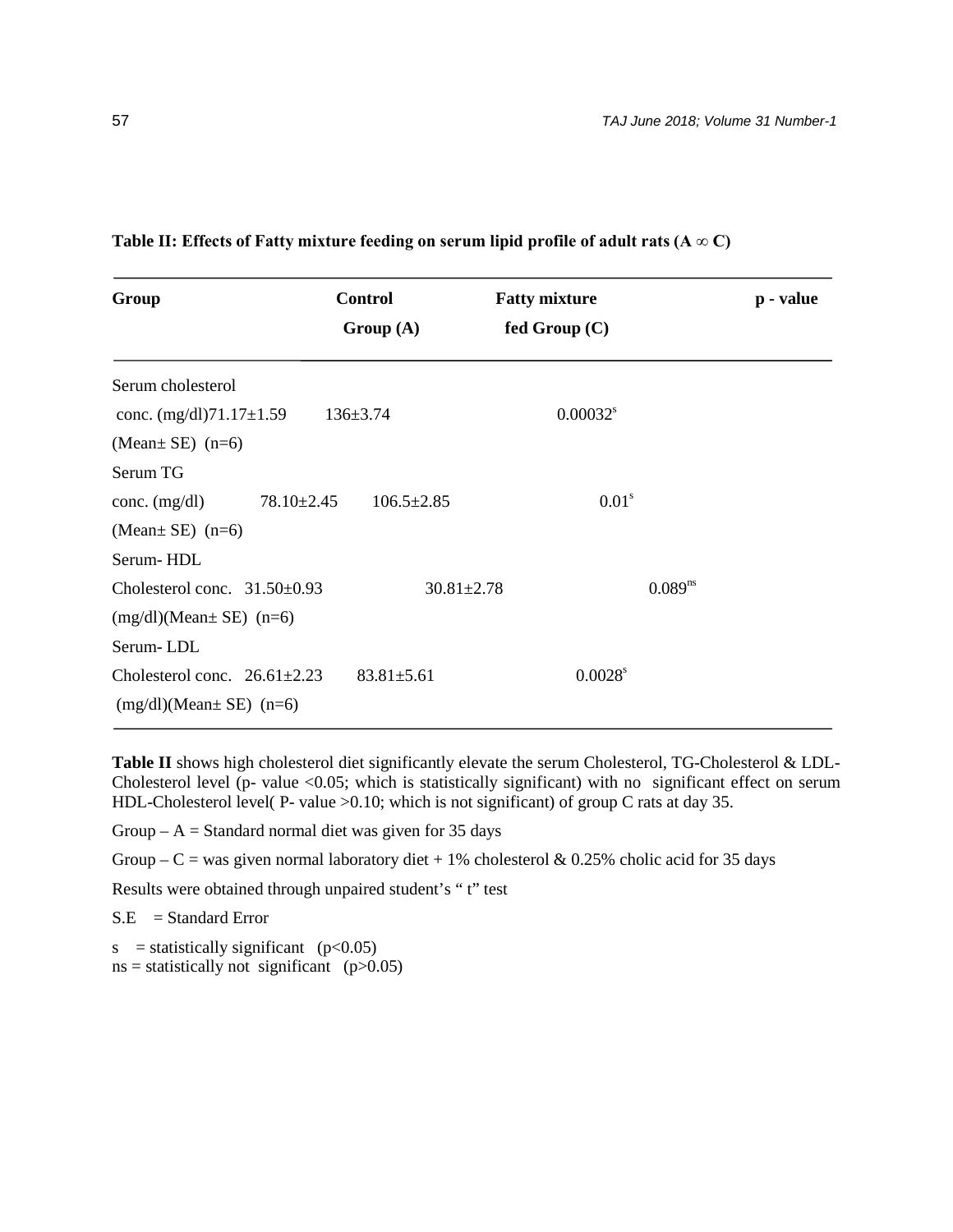

Group - C rats were given normal laboratory diet  $+1\%$  cholesterol & 0.25% cholic acid for 35 days

Group - D rats were given normal diet + 1% cholesterol & 0.25% cholic acid + *Cinnamomum cassiae* extract 200mg/kg/day for 35 days

Result were obtained through unpaired student's "t" test

**Figure A** : Bar diagram showing that aqueous extract of cinnamon *(Cinnamomum cassiae*) significantly lowers the serum level of Cholesterol, TG & LDL- Cholesterol on experimentally induced hypercholesterolaemic rats (P- value <0.05; which is statistically significant) without significant effects on serum HDL-Cholesterol level ( P- value  $>0.10$ ; which is not significant) comparing in group C & D rats.

# **Table III: Effects of Rosuvastatin serum lipid profile of adult rats fed with fatty mixture fed (C ∞ E)**

| Group Fatty mixture fed Rosuvastatin on fatty mixture fed |                  |                  |           |                    |  |  |  |
|-----------------------------------------------------------|------------------|------------------|-----------|--------------------|--|--|--|
| Group(C)                                                  | Group(E)         |                  | p - value |                    |  |  |  |
| Serum Cholesterol                                         |                  |                  |           |                    |  |  |  |
| conc. $(mg/dl)$                                           | $136 \pm 3.74$   | $83.83 \pm 3.51$ |           | $0.012^{s}$        |  |  |  |
| (Mean $\pm$ SE) (n=6)                                     |                  |                  |           |                    |  |  |  |
| Serum TG                                                  |                  |                  |           |                    |  |  |  |
| conc. $(mg/dl)$                                           | $106.5 \pm 2.85$ | $75.67 \pm 2.18$ |           | 0.004 <sup>s</sup> |  |  |  |
| (Mean $\pm$ SE) (n=6)                                     |                  |                  |           |                    |  |  |  |
| Serum-HDL                                                 |                  |                  |           |                    |  |  |  |
| cholesterol conc. $30.81 \pm 2.78$                        |                  | $30.50 \pm 2.09$ |           | $0.134^{ns}$       |  |  |  |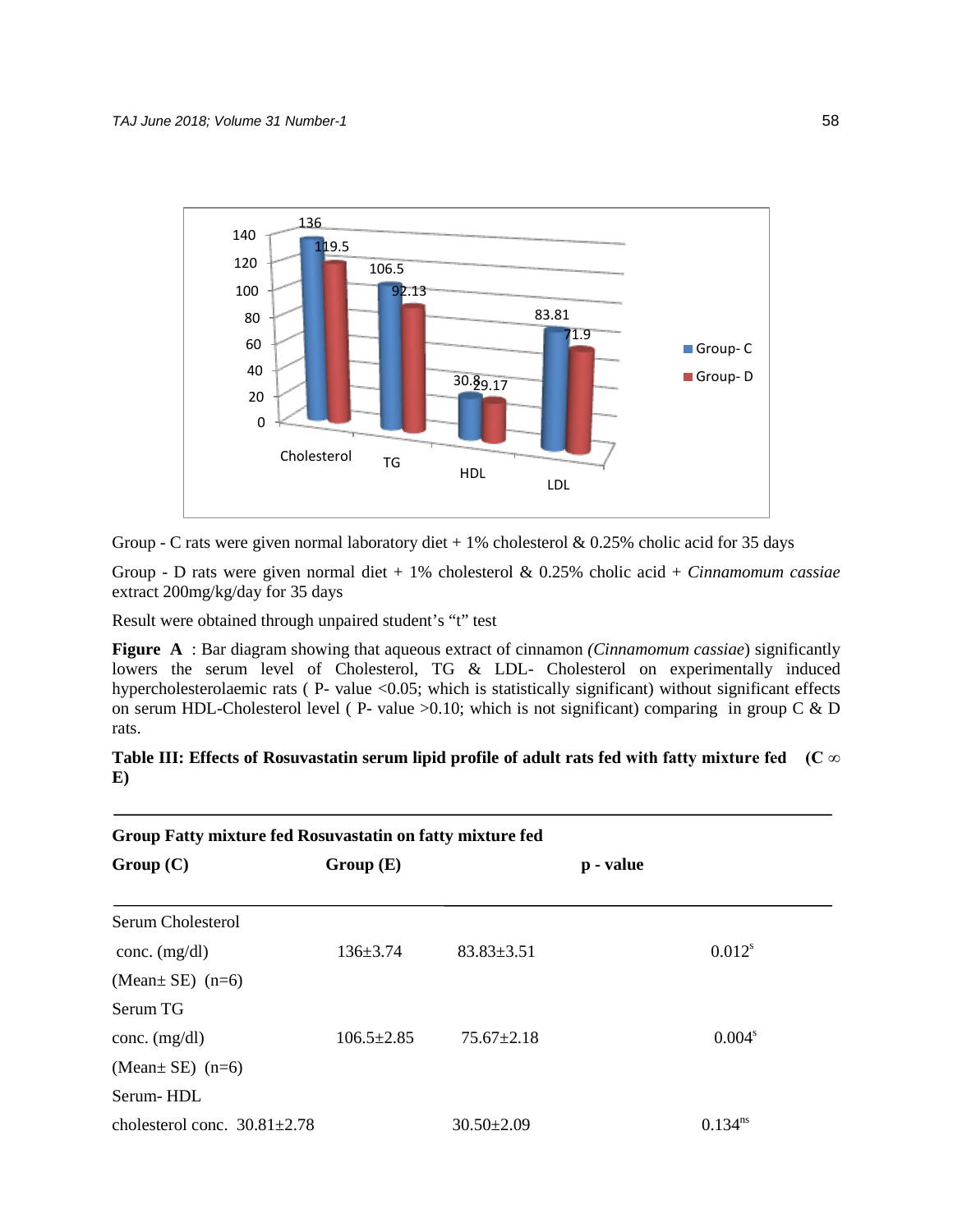| $(mg/dl)$ (Mean $\pm$ SE) $(n=6)$  |                  |                   |
|------------------------------------|------------------|-------------------|
| Serum-LDL                          |                  |                   |
| cholesterol conc. $83.81 \pm 5.61$ | $38.20 \pm 3.73$ | 0.01 <sup>s</sup> |
| $(mg/dl)$ (Mean $SE$ ) (n=6)       |                  |                   |

Group –  $C =$  Standard normal diet was given for 35 days

Group – E = Normal diet + 1% cholesterol & 0.25% cholic acid + Tab. Rosuvastatin o.2mg/kg/day was given for 35 days

Results were obtained through unpaired student's "t" test

**Table III** shows Rosuvastatin significantly reduced serum level of Cholesterol, TG & LDL- Cholesterol on experimentally induced hypercholesterolaemic rats ( P- value <0.05; which is statistically significant) without significant effects on serum HDL-Cholesterol level (P- value >0.10; which is not significant) comparing in group  $C & E$  rats.

 $S.E = Standard Error$ 

 $s =$ Statisticallysignificant (p<0.05)  $ns = Statistically not significant (p>0.05)$ 



Group D rats were given normal diet  $+1\%$  cholesterol & 0.25% cholic acid  $+$  Cinnamomum cassiae extract 200mg/kg/day for 35 days

Group E rats were given normal diet  $+ 1\%$  cholesterol & 0.25% cholic acid  $+$ Tab. Rosuvastatin o.2mg/kg/day for 35 days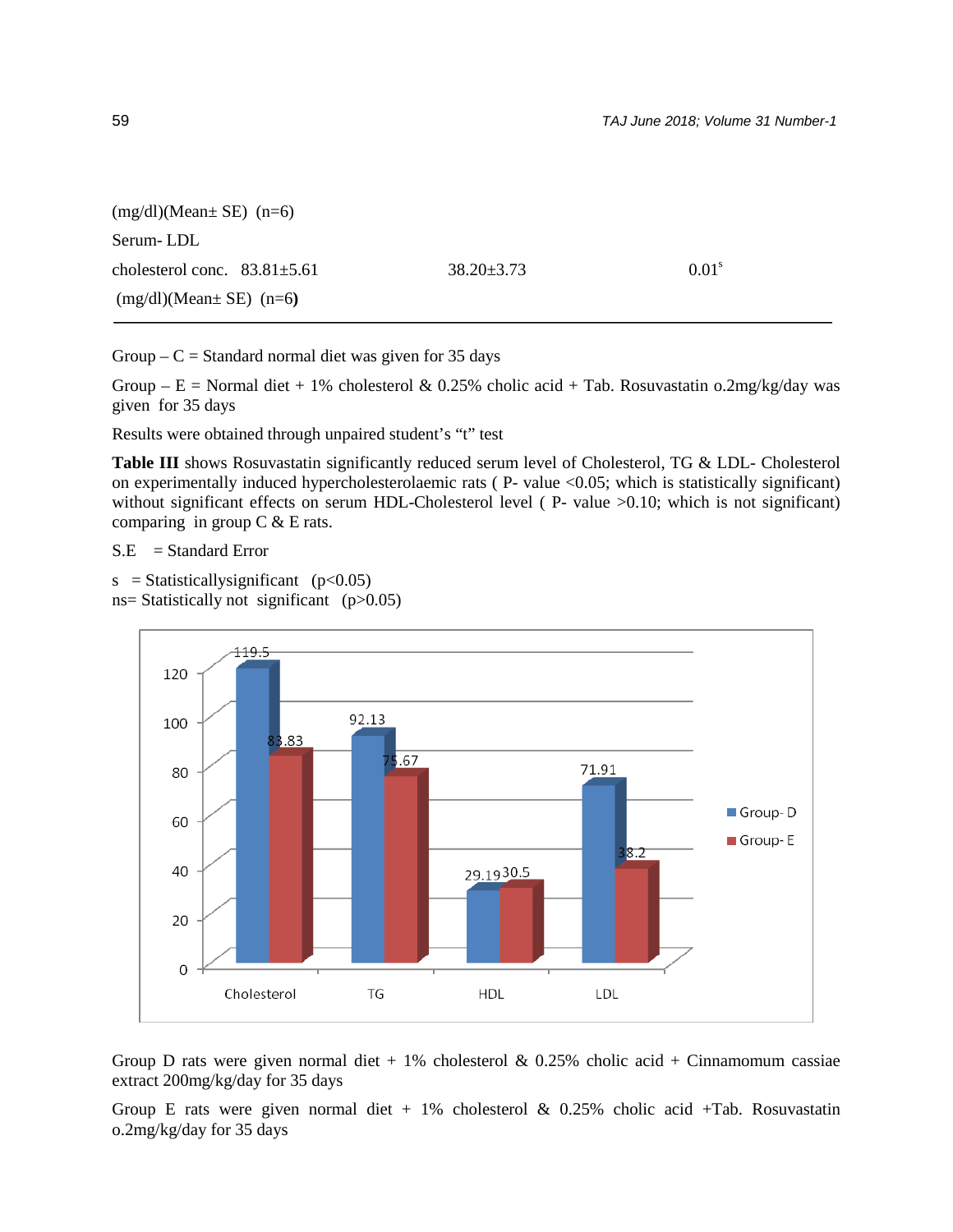Result were obtained through unpaired student's "t" test

**Figure B**: Bar diagram showing the comparison between the lipid-lowering effects of aqueous extract of cinnamon *(Cinnamomum cassiae)* with that of Rosuvastatin on experimentally induced hypercholesterolaemic rats in group  $D \& E$ . There is statistically significant difference between cinnamon *(Cinnamomum cassiae)* &Rosuvastatin on lipid lowering effect on experimentally induced hypercholesterolaemic rats (p value  $\langle 0.05$ ; which is statistically significant)

# **Discussion**

This was an experimental study, conducted in the department of pharmacology, Dhaka Medical College in between July, 2015 to June, 2016. The present study was carried out to evaluate the lipid lowering effect of cinnamon *(Cinnamomum cassaiae)* on experimentally induced diabetic rats. The blood glucose lowering effect of aqueous extract of cinnamon *(Cinnamomum cassaiae)* was tested in normal adult rats and experimentally induced hypercholesterolaemic rats. The aqueous extract of cinnamon *(Cinnamomum cassaiae)* was given for 35 days in normal rats and experimentally induced hypercholesterolaemic rats. The lipid lowering effect of cinnamon was compared with a standard oral lipid lowering drug, Rosuvastatin. This was in accordance with Lee  $al^{10}$  where they also gave cinnamon 15 days in normal rats and 15 days in hypercholesterolaemic rats.

In the present study, hypercholesterolemia was induced by high cholesterol diet (1% cholesterol & 0.25% cholic acid). The dose of high cholesterol diet (HCD) was in similarity with Amin et al. $^{11}$ The serum lipid profile of animals were measured 35 days after administration of HCD which was done according to the experiment of Adaramoy et  $al.<sup>12</sup>$ 

There was no statistically significant difference in serum lipid profile of normal rats treated with aqueous extract of cinnamon as compared with normal control (p value  $> 0.05$ , which is not significant). These findings are in consistent with Ouin et al. $13$ 

In experiment-2, there was marked increase of serum lipid level by high cholesterol diet (HCD); which was also in similarity with Amin et al. $^{11}$ 

Aqueous extract of cinnamon *(Cinnamomum cassaiae)* significantly reduces serum lipid profile

in HCD induced hypercholesterolaemic rats (p value  $> 0.10$ , which is significant). This study is in similarity with Adaramove et al.<sup>12</sup>  $\&$  Lee et al.10Thus this study hypothesis 'Aqueous extract of cinnamon *(Cinnamomum cassaiae)* has got lipid lowering effect in experimentally induced hypercholesterolaemic rats was established.

The possible mechanism of lipid lowering action of cinnamon extract may be a direct role in lipid metabolism & prevent hypercholesterolemia & lower free fatty acids by its strong lipolytic activity. Cinnamate, a phenolic compound found in the inner bark of the cinnamon lowers cholesterol level by inhibiting HMG-Co-A reductase Javed et al. $^{14}$  also found same action of cinnamon.

In this study, cinnamon had got inferiority over rosuvastatin respect of lipid lowering effect on experimentally induced hypercholesterolaemic rats (p value  $> 0.10$ , which is significant). This finding was not in similarity with Javed et al.<sup>14</sup>where they found cinnamon has got almost similar lipid lowering effect like rosuvastatin. Larger sample size and longer duration of their study may explain this discrepancy.

# **Conclusion**

The study was conducted to find out lipid lowering effect of cinnamon on experimentally induced hypercholesterolaemic rats. The present study found that cinnamon *(Cinnamomum cassaiae)*  significantly lowers serum lipid profile in experimentally induced hypercholesterolaemic rats. So cinnamon can be used as alternative lipid lowering medicine for its easy availability, cost effectiveness and as well as lack of significant side effects.